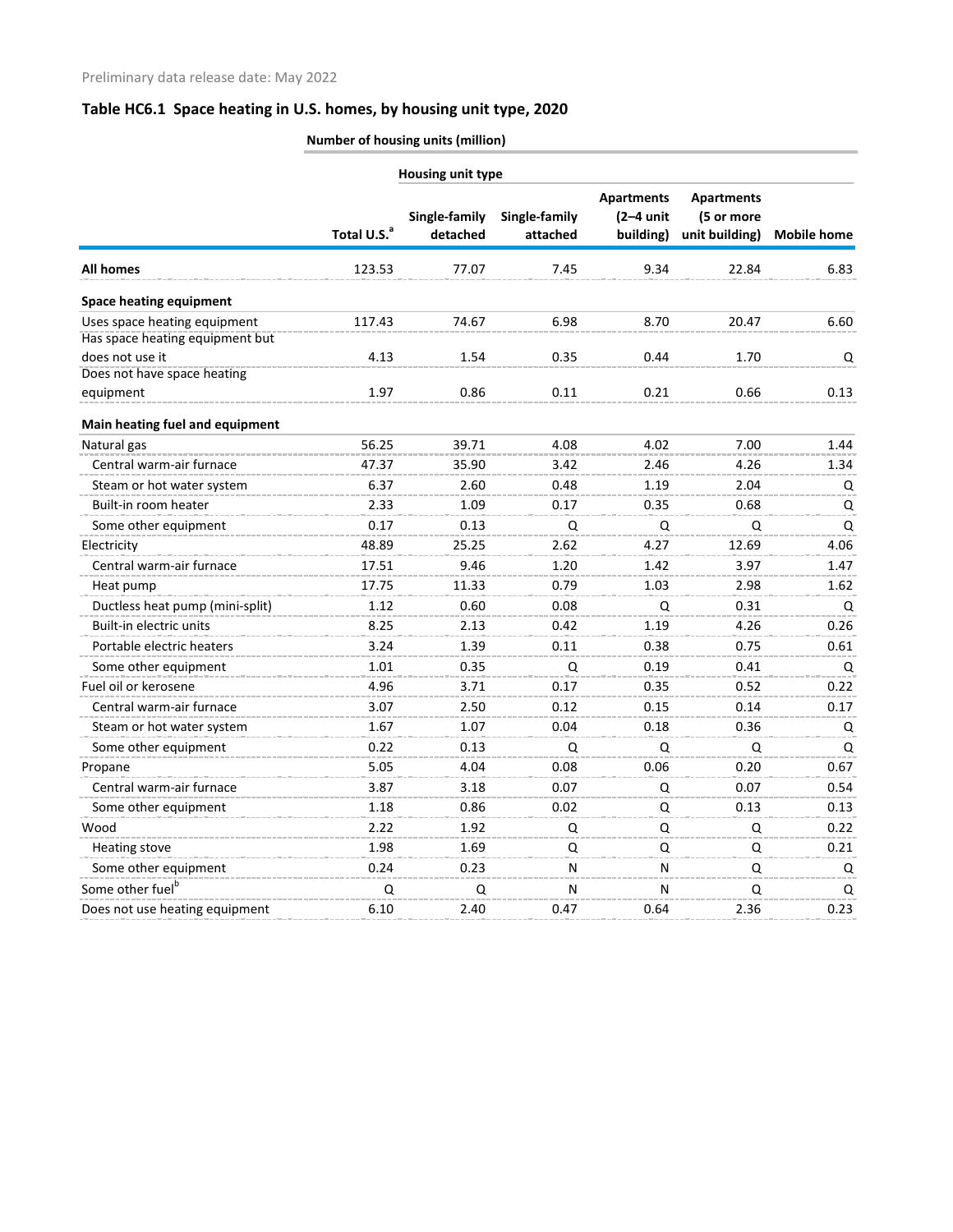**Number of housing units (million)**

| Housing unit type                                                    |                         |                           |                           |                                               |                                                   |                    |
|----------------------------------------------------------------------|-------------------------|---------------------------|---------------------------|-----------------------------------------------|---------------------------------------------------|--------------------|
|                                                                      | Total U.S. <sup>a</sup> | Single-family<br>detached | Single-family<br>attached | <b>Apartments</b><br>$(2-4$ unit<br>building) | <b>Apartments</b><br>(5 or more<br>unit building) | <b>Mobile home</b> |
| <b>All homes</b>                                                     | 123.53                  | 77.07                     | 7.45                      | 9.34                                          | 22.84                                             | 6.83               |
| <b>Main heating equipment (including</b><br>all fuels)               |                         |                           |                           |                                               |                                                   |                    |
| Central warm-air furnace                                             | 71.98                   | 51.16                     | 4.80                      | 4.03                                          | 8.46                                              | 3.52               |
| Heat pump                                                            | 17.75                   | 11.33                     | 0.79                      | 1.03                                          | 2.98                                              | 1.62               |
| Steam or hot water system                                            | 9.32                    | 4.33                      | 0.55                      | 1.56                                          | 2.80                                              | 0.08               |
| Ductless heat pump (mini-split)                                      | 1.12                    | 0.60                      | 0.08                      | Q                                             | 0.31                                              | Q                  |
| Built-in electric units                                              | 8.25                    | 2.13                      | 0.42                      | 1.19                                          | 4.26                                              | 0.26               |
| Built-in oil or gas room heater                                      | 3.04                    | 1.51                      | 0.19                      | 0.41                                          | 0.75                                              | 0.17               |
| Portable electric heaters                                            | 3.24                    | 1.39                      | 0.11                      | 0.38                                          | 0.75                                              | 0.61               |
| Heating stove burning wood                                           | 1.98                    | 1.69                      | Q                         | Q                                             | Q                                                 | 0.21               |
| Some other equipment                                                 | 0.74                    | 0.54                      | Q                         | Q                                             | 0.11                                              | 0.07               |
| Does not use heating equipment                                       | 6.10                    | 2.40                      | 0.47                      | 0.64                                          | 2.36                                              | 0.23               |
|                                                                      |                         |                           |                           |                                               |                                                   |                    |
| Main heating equipment age                                           |                         |                           |                           |                                               |                                                   |                    |
| Less than 2 years old                                                | 13.29                   | 9.33                      | 0.60                      | 0.65                                          | 1.21                                              | 1.50               |
| 2 to 4 years old                                                     | 17.19                   | 11.84                     | 1.02                      | 1.06                                          | 2.12                                              | 1.15               |
| 5 to 9 years old                                                     | 26.62                   | 17.72                     | 1.68                      | 2.10                                          | 3.81                                              | 1.31               |
| 10 to 14 years old                                                   | 22.28                   | 14.11                     | 1.67                      | 2.04                                          | 3.45                                              | 1.00               |
| 15 to 19 years old                                                   | 14.66                   | 9.00                      | 0.84                      | 1.20                                          | 2.99                                              | 0.63               |
| 20 or more years old                                                 | 23.40                   | 12.66                     | 1.18                      | 1.66                                          | 6.88                                              | 1.01               |
| Does not use heating equipment                                       | 6.10                    | 2.40                      | 0.47                      | 0.64                                          | 2.36                                              | 0.23               |
| Has thermostat                                                       |                         |                           |                           |                                               |                                                   |                    |
| Yes                                                                  | 109.35                  | 72.46                     | 6.83                      | 7.28                                          | 17.21                                             | 5.57               |
| Smart or internet-connected                                          |                         |                           |                           |                                               |                                                   |                    |
| thermostat                                                           | 12.78                   | 10.58                     | 0.68                      | 0.32                                          | 0.94                                              | 0.26               |
| Programmable thermostat                                              | 52.49                   | 37.23                     | 3.50                      | 2.85                                          | 6.52                                              | 2.38               |
| Non-programmable thermostat                                          | 44.08                   | 24.65                     | 2.64                      | 4.10                                          | 9.75                                              | 2.93               |
| No                                                                   | 12.73                   | 4.04                      | 0.53                      | 1.85                                          | 5.09                                              | 1.22               |
| Does not use heating or air-                                         |                         |                           |                           |                                               |                                                   |                    |
| conditioning equipment                                               | 1.45                    | 0.56                      | 0.09                      | 0.21                                          | 0.54                                              | Q                  |
| Main heating equipment control                                       |                         |                           |                           |                                               |                                                   |                    |
| Sets one temperature and leaves it                                   |                         |                           |                           |                                               |                                                   |                    |
| there most of the time                                               | 50.49                   | 32.73                     | 2.97                      | 3.61                                          | 7.90                                              | 3.28               |
| Manually adjusts the temperature<br>Programmable or smart thermostat | 30.93                   | 18.85                     | 2.03                      | 2.56                                          | 5.80                                              | 1.68               |
| automatically adjusts the                                            |                         |                           |                           |                                               |                                                   |                    |
| temperature                                                          | 19.79                   | 16.46                     | 1.14                      | 0.66                                          | 1.10                                              | 0.43               |
| Turns equipment on or off as needed                                  | 12.06                   | 5.69                      | 0.69                      | 1.19                                          | 3.57                                              | 0.92               |
| Household does not have control over                                 |                         |                           |                           |                                               |                                                   |                    |
| the equipment                                                        | 3.91                    | 0.81                      | 0.13                      | 0.66                                          | 2.04                                              | 0.27               |
| Controls heating equipment in some                                   |                         |                           |                           |                                               |                                                   |                    |
| other way                                                            | 0.24                    | 0.14                      | Q                         | Q                                             | Q                                                 | Q                  |
| Does not use heating equipment                                       | 6.10                    | 2.40                      | 0.47                      | 0.64                                          | 2.36                                              | 0.23               |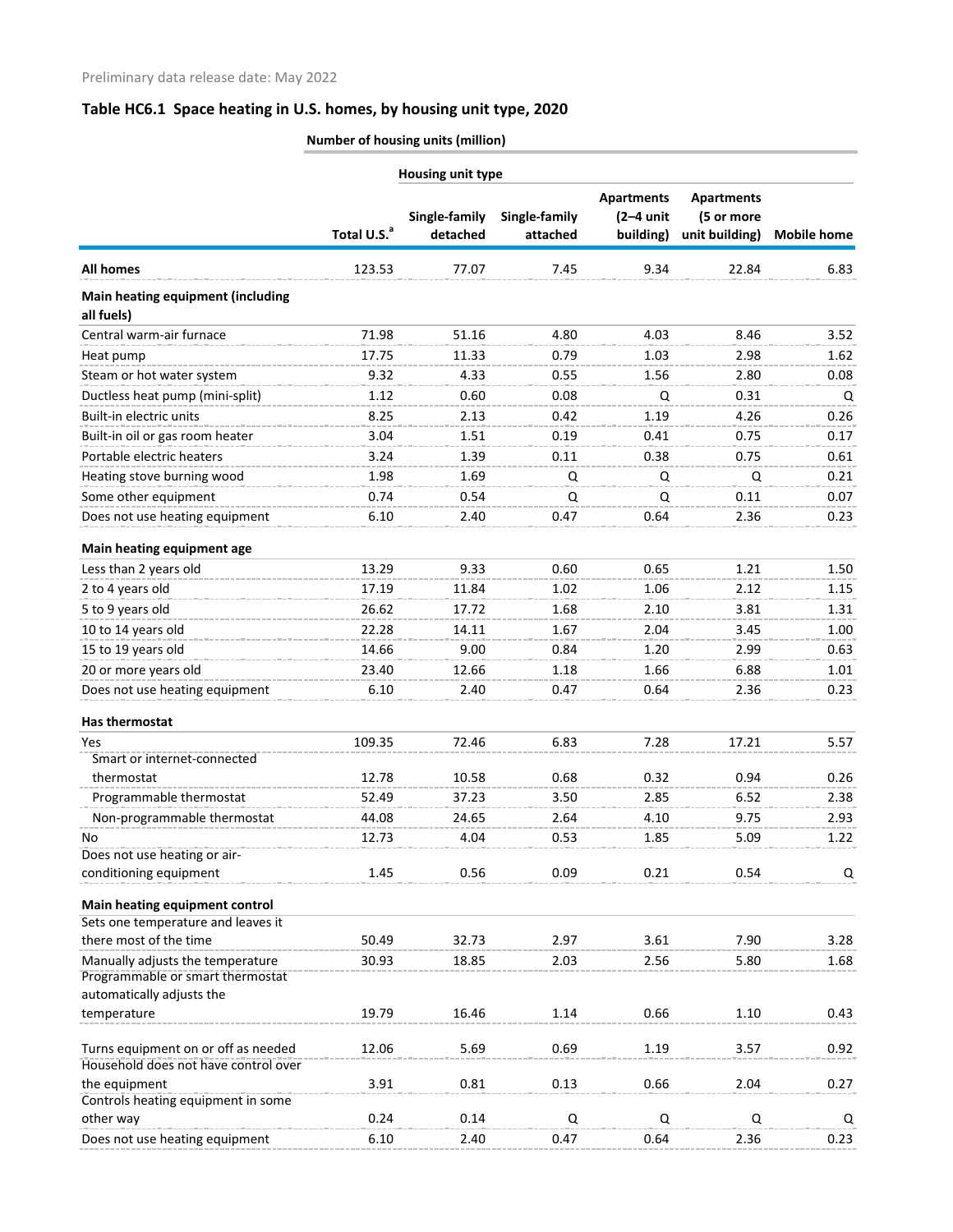**Number of housing units (million)**

|                                         |                         | Housing unit type         |                           |                                               |                                                   |                    |
|-----------------------------------------|-------------------------|---------------------------|---------------------------|-----------------------------------------------|---------------------------------------------------|--------------------|
|                                         | Total U.S. <sup>a</sup> | Single-family<br>detached | Single-family<br>attached | <b>Apartments</b><br>$(2-4$ unit<br>building) | <b>Apartments</b><br>(5 or more<br>unit building) | <b>Mobile home</b> |
| <b>All homes</b>                        | 123.53                  | 77.07                     | 7.45                      | 9.34                                          | 22.84                                             | 6.83               |
| Secondary heating fuel and<br>equipment |                         |                           |                           |                                               |                                                   |                    |
| Uses secondary heating equipment        | 51.25                   | 38.96                     | 2.68                      | 2.10                                          | 4.68                                              | 2.83               |
| Natural gas                             | 7.55                    | 6.59                      | 0.44                      | Q                                             | 0.35                                              | 0.14               |
| Fireplace                               | 6.94                    | 6.06                      | 0.42                      | Q                                             | 0.33                                              | 0.11               |
| Some other equipment                    | 0.61                    | 0.54                      | Q                         | Q                                             | Q                                                 | Q                  |
| Electricity                             | 31.50                   | 21.68                     | 1.98                      | 1.89                                          | 3.91                                              | 2.04               |
| Portable electric heaters               | 25.02                   | 16.75                     | 1.59                      | 1.64                                          | 3.31                                              | 1.72               |
| Ductless heat pump (mini-split)         | 0.94                    | 0.81                      | 0.05                      | Q                                             | Q                                                 | Q                  |
| Built-in electric units                 | 3.17                    | 2.32                      | 0.20                      | 0.12                                          | 0.41                                              | 0.12               |
| Fireplace                               | 1.79                    | 1.34                      | 0.12                      | 0.07                                          | 0.14                                              | 0.13               |
| Some other equipment                    | 0.57                    | 0.46                      | Q                         | Q                                             | Q                                                 | Q                  |
| Wood                                    | 8.61                    | 7.53                      | 0.20                      | 0.14                                          | 0.36                                              | 0.38               |
| Heating stove                           | 3.12                    | 2.90                      | 0.04                      | Q                                             | Q                                                 | 0.12               |
| Fireplace                               | 5.47                    | 4.61                      | 0.15                      | 0.11                                          | 0.33                                              | 0.26               |
| Some other equipment                    | Q                       | Q                         | Q                         | N                                             | N                                                 | N                  |
| Some other fuel <sup>b</sup>            | 3.59                    | 3.16                      | 0.06                      | Q                                             | Q                                                 | 0.27               |
| Does not use secondary heating          |                         |                           |                           |                                               |                                                   |                    |
| equipment                               | 66.18                   | 35.71                     | 4.31                      | 6.60                                          | 15.80                                             | 3.77               |
| Does not use any heating equipment      | 6.10                    | 2.40                      | 0.47                      | 0.64                                          | 2.36                                              | 0.23               |
| <b>Secondary heating usage</b>          |                         |                           |                           |                                               |                                                   |                    |
| Uses all or almost all of the time      | 10.91                   | 8.23                      | 0.59                      | 0.58                                          | 0.92                                              | 0.59               |
| Uses at least once a week               | 9.41                    | 7.57                      | 0.51                      | 0.33                                          | 0.72                                              | 0.28               |
| Uses a few times per month              | 4.71                    | 3.74                      | 0.24                      | 0.23                                          | 0.31                                              | 0.20               |
| Uses only when it is very cold          | 19.64                   | 14.32                     | 1.02                      | 0.72                                          | 2.12                                              | 1.46               |
| Uses only in rare situations, such as   |                         |                           |                           |                                               |                                                   |                    |
| when a guest is visiting                | 6.59                    | 5.11                      | 0.33                      | 0.24                                          | 0.61                                              | 0.30               |
| Does not use secondary heating          |                         |                           |                           |                                               |                                                   |                    |
| equipment                               | 66.18                   | 35.71                     | 4.31                      | 6.60                                          | 15.80                                             | 3.77               |
| Does not use any heating equipment      | 6.10                    | 2.40                      | 0.47                      | 0.64                                          | 2.36                                              | 0.23               |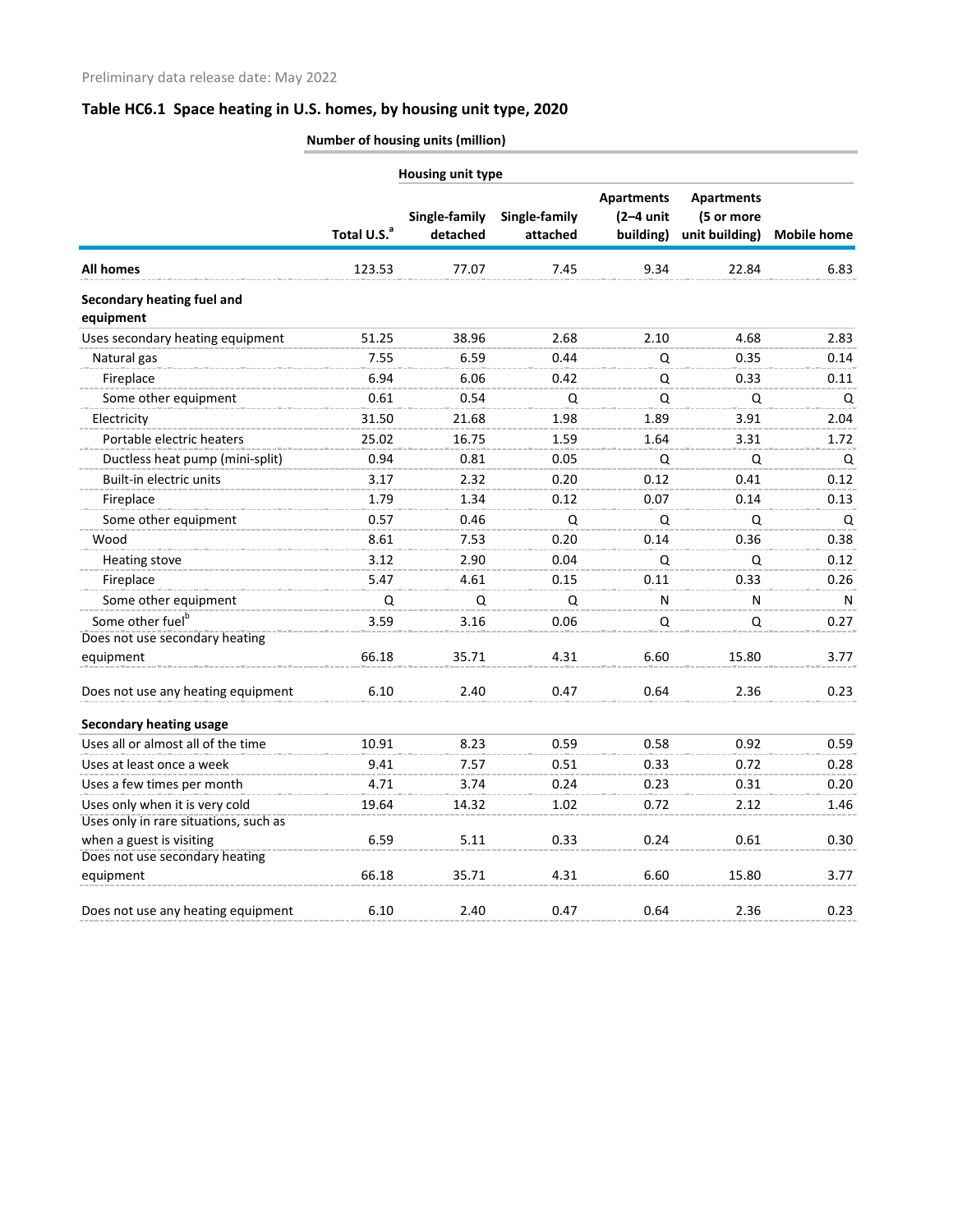| <b>Number of housing units (million)</b> |  |
|------------------------------------------|--|
|                                          |  |
|                                          |  |

|                                    |                         | Housing unit type         |                           |                                               |                                                   |                    |
|------------------------------------|-------------------------|---------------------------|---------------------------|-----------------------------------------------|---------------------------------------------------|--------------------|
|                                    | Total U.S. <sup>a</sup> | Single-family<br>detached | Single-family<br>attached | <b>Apartments</b><br>$(2-4$ unit<br>building) | <b>Apartments</b><br>(5 or more<br>unit building) | <b>Mobile home</b> |
| <b>All homes</b>                   | 123.53                  | 77.07                     | 7.45                      | 9.34                                          | 22.84                                             | 6.83               |
| Winter indoor daytime temperature  |                         |                           |                           |                                               |                                                   |                    |
| when someone is home               |                         |                           |                           |                                               |                                                   |                    |
| 63 degrees or less                 | 4.29                    | 2.16                      | 0.23                      | 0.47                                          | 1.10                                              | 0.32               |
| 64 to 66 degrees                   | 10.27                   | 6.69                      | 0.64                      | 0.83                                          | 1.53                                              | 0.57               |
| 67 to 69 degrees                   | 32.43                   | 23.75                     | 1.80                      | 1.87                                          | 3.59                                              | 1.42               |
| 70 degrees                         | 26.94                   | 16.67                     | 1.60                      | 2.24                                          | 4.69                                              | 1.74               |
| 71 to 73 degrees                   | 25.20                   | 16.07                     | 1.69                      | 1.33                                          | 4.59                                              | 1.51               |
| 74 degrees or more                 | 18.30                   | 9.33                      | 1.02                      | 1.95                                          | 4.96                                              | 1.04               |
| Does not use heating equipment     | 6.10                    | 2.40                      | 0.47                      | 0.64                                          | 2.36                                              | 0.23               |
| Winter indoor daytime temperature  |                         |                           |                           |                                               |                                                   |                    |
| when no one is home                |                         |                           |                           |                                               |                                                   |                    |
| 63 degrees or less                 | 18.59                   | 11.66                     | 1.12                      | 1.73                                          | 3.02                                              | 1.06               |
| 64 to 66 degrees                   | 22.05                   | 15.21                     | 1.39                      | 1.41                                          | 3.05                                              | 0.99               |
| 67 to 69 degrees                   | 30.03                   | 20.86                     | 1.74                      | 1.73                                          | 4.15                                              | 1.55               |
| 70 degrees                         | 19.35                   | 11.30                     | 0.99                      | 1.76                                          | 3.82                                              | 1.47               |
| 71 to 73 degrees                   | 15.06                   | 9.23                      | 1.08                      | 0.90                                          | 2.96                                              | 0.89               |
| 74 degrees or more                 | 12.35                   | 6.41                      | 0.66                      | 1.17                                          | 3.47                                              | 0.64               |
| Does not use heating equipment     | 6.10                    | 2.40                      | 0.47                      | 0.64                                          | 2.36                                              | 0.23               |
| Winter indoor temperature at night |                         |                           |                           |                                               |                                                   |                    |
| 63 degrees or less                 | 14.70                   | 9.80                      | 0.78                      | 1.09                                          | 2.31                                              | 0.72               |
| 64 to 66 degrees                   | 19.67                   | 13.58                     | 1.19                      | 1.30                                          | 2.63                                              | 0.97               |
| 67 to 69 degrees                   | 31.47                   | 22.00                     | 1.84                      | 1.92                                          | 4.16                                              | 1.56               |
| 70 degrees                         | 20.22                   | 12.05                     | 1.14                      | 1.63                                          | 4.01                                              | 1.38               |
| 71 to 73 degrees                   | 17.49                   | 10.37                     | 1.22                      | 1.19                                          | 3.57                                              | 1.14               |
| 74 degrees or more                 | 13.88                   | 6.86                      | 0.82                      | 1.57                                          | 3.80                                              | 0.83               |
| Does not use heating equipment     | 6.10                    | 2.40                      | 0.47                      | 0.64                                          | 2.36                                              | 0.23               |
| <b>Heated basement</b>             |                         |                           |                           |                                               |                                                   |                    |
| Yes                                | 24.93                   | 23.08                     | 1.85                      | N                                             | N                                                 | N                  |
| No                                 | 11.71                   | 10.62                     | 1.09                      | N                                             | N                                                 | N                  |
| Not asked (heated homes with no    |                         |                           |                           |                                               |                                                   |                    |
| basement)                          | 45.02                   | 40.97                     | 4.04                      | N                                             | N                                                 | N                  |
| Not asked (unheated homes,         |                         |                           |                           |                                               |                                                   |                    |
| apartments, and mobile homes)      | 41.88                   | 2.40                      | 0.47                      | 9.34                                          | 22.84                                             | 6.83               |
| <b>Heated attic</b>                |                         |                           |                           |                                               |                                                   |                    |
| Yes                                | 3.48                    | 3.13                      | 0.36                      | N                                             | N                                                 | N                  |
| No                                 | 51.56                   | 48.53                     | 3.03                      | N                                             | N                                                 | N                  |
| Not asked (heated homes with no    |                         |                           |                           |                                               |                                                   |                    |
| attic)                             | 26.61                   | 23.01                     | 3.60                      | N                                             | N                                                 | N                  |
| Not asked (unheated homes,         |                         |                           |                           |                                               |                                                   |                    |
| apartments, and mobile homes)      | 41.88                   | 2.40                      | 0.47                      | 9.34                                          | 22.84                                             | 6.83               |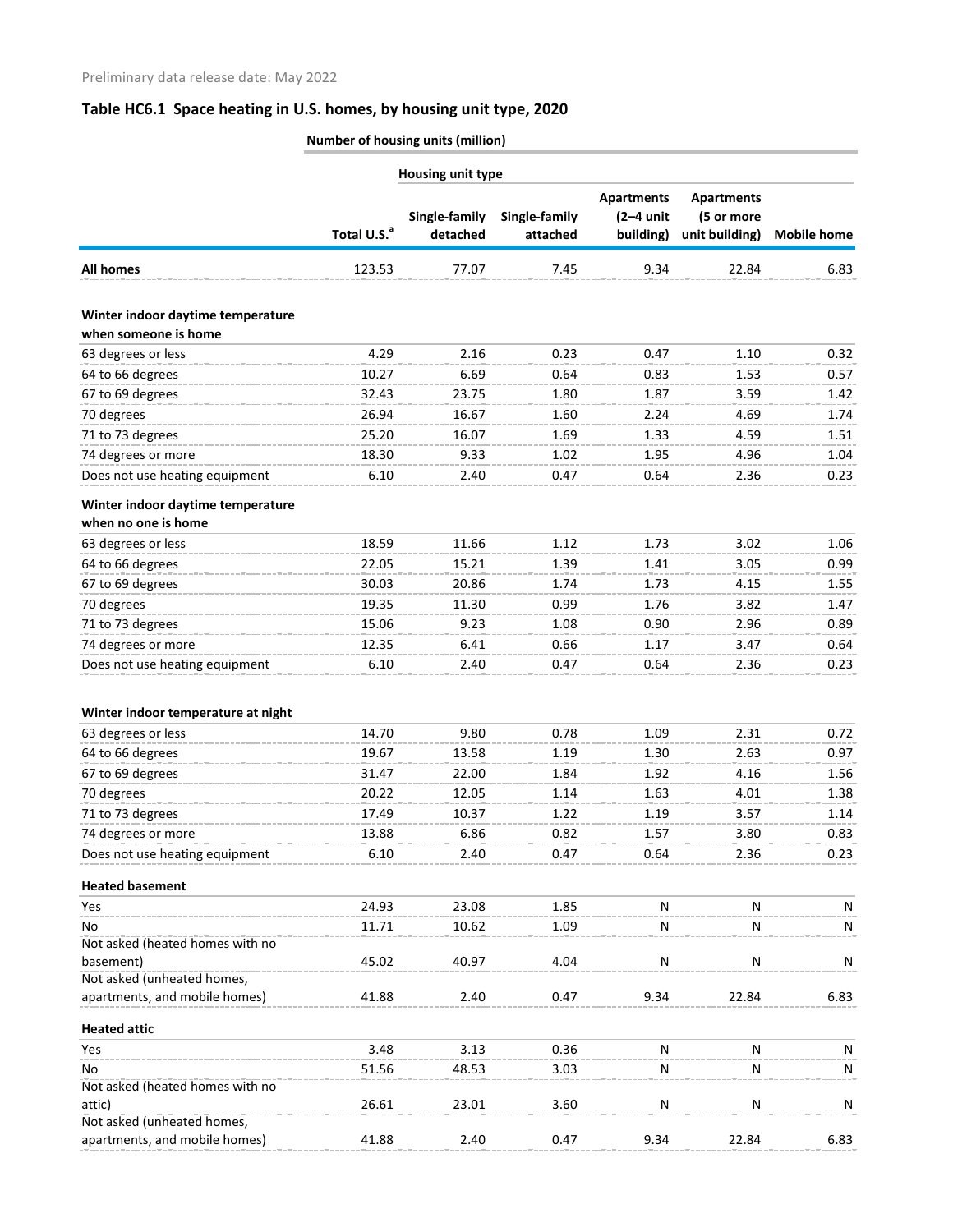|                                    |                         | Housing unit type         |                           |                                               |                                                   |                    |
|------------------------------------|-------------------------|---------------------------|---------------------------|-----------------------------------------------|---------------------------------------------------|--------------------|
|                                    | Total U.S. <sup>a</sup> | Single-family<br>detached | Single-family<br>attached | <b>Apartments</b><br>$(2-4$ unit<br>building) | <b>Apartments</b><br>(5 or more<br>unit building) | <b>Mobile home</b> |
| <b>All homes</b>                   | 123.53                  | 77.07                     | 7.45                      | 9.34                                          | 22.84                                             | 6.83               |
| <b>Heated attached garage</b>      |                         |                           |                           |                                               |                                                   |                    |
| Yes                                | 3.87                    | 3.65                      | 0.23                      | N                                             | N                                                 | N                  |
| No                                 | 46.07                   | 42.90                     | 3.17                      | N                                             | N                                                 | N                  |
| Not asked (heated homes with no    |                         |                           |                           |                                               |                                                   |                    |
| attached garage)                   | 31.71                   | 28.12                     | 3.58                      | N                                             | N                                                 | N                  |
| Not asked (unheated homes,         |                         |                           |                           |                                               |                                                   |                    |
| apartments, and mobile homes)      | 41.88                   | 2.40                      | 0.47                      | 9.34                                          | 22.84                                             | 6.83               |
| <b>Humidifier usage</b>            |                         |                           |                           |                                               |                                                   |                    |
| Uses a humidifier                  | 29.25                   | 20.57                     | 1.77                      | 1.72                                          | 4.17                                              | 1.02               |
| Uses only occasionally             | 7.13                    | 4.30                      | 0.50                      | 0.62                                          | 1.32                                              | 0.39               |
| Uses only during winter months     | 15.77                   | 11.81                     | 0.88                      | 0.79                                          | 1.89                                              | 0.39               |
| Uses about half of the year        | 2.21                    | 1.58                      | 0.16                      | 0.10                                          | 0.26                                              | 0.11               |
| Uses all or almost all of the year | 4.12                    | 2.86                      | 0.23                      | 0.20                                          | 0.71                                              | 0.12               |
| Does not use a humidifier          | 94.28                   | 56.50                     | 5.68                      | 7.62                                          | 18.66                                             | 5.81               |

Source: U.S. Energy Information Administration, Office of Energy Demand and Integrated Statistics, Form EIA-457A of the *2020 Residential Energy Consumption Survey*

Notes: Because of rounding, data may not sum to totals. See RECS Terminology for the definitions of terms used in these tables.

<sup>a</sup> Total U.S. includes all primary occupied housing units in the 50 states and the District of Columbia. Vacant housing units, seasonal units, second homes, military houses, and group quarters are excluded.

*b* Some other fuel includes coal and district steam.

Q = Data withheld because either the relative standard error (RSE) was greater than 50% or fewer than 10 households were in the reporting sample. N = No households in reporting sample.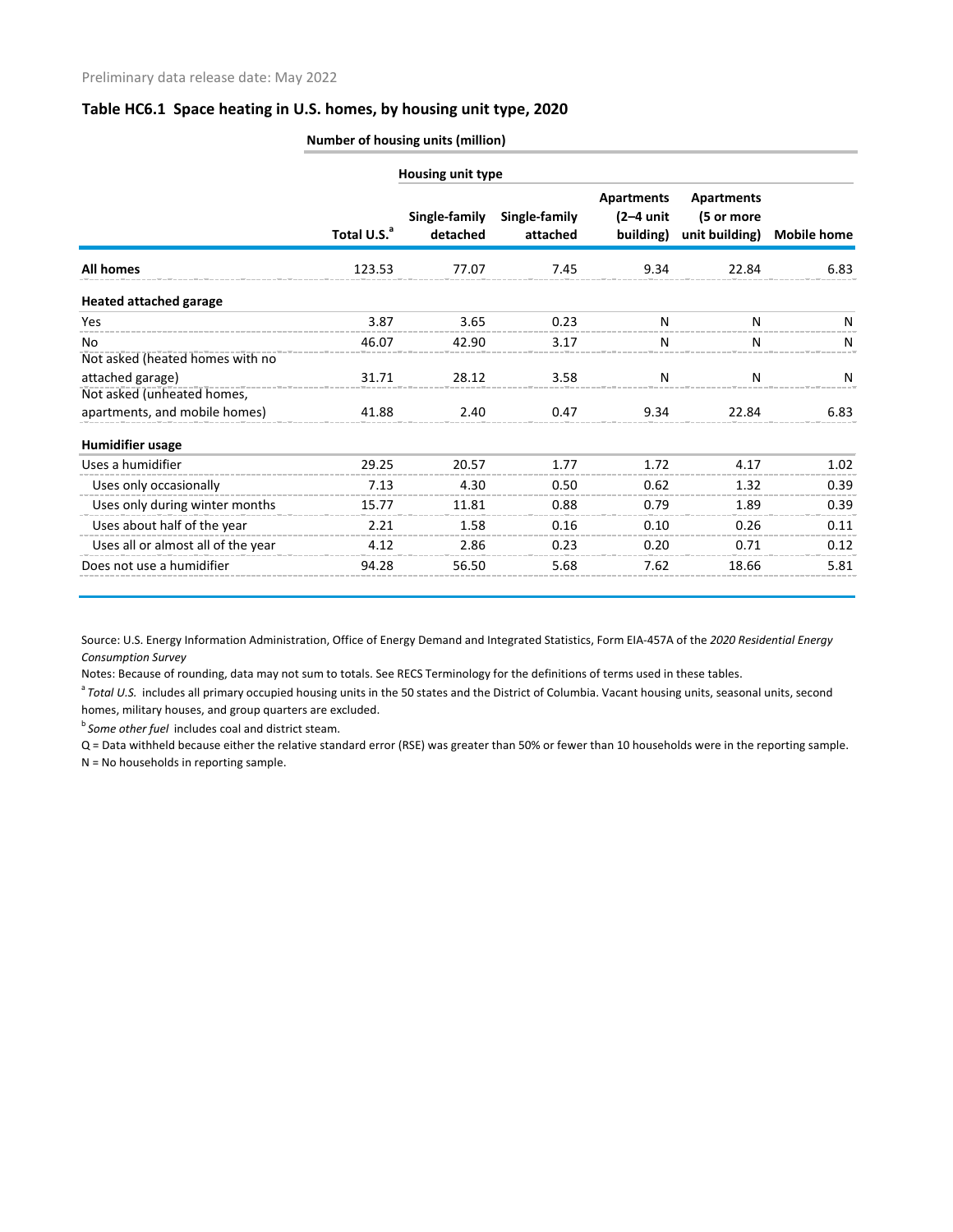|                                                                 | Housing unit type       |                           |                           |                                               |                                                   |                    |  |
|-----------------------------------------------------------------|-------------------------|---------------------------|---------------------------|-----------------------------------------------|---------------------------------------------------|--------------------|--|
|                                                                 | Total U.S. <sup>a</sup> | Single-family<br>detached | Single-family<br>attached | <b>Apartments</b><br>$(2-4$ unit<br>building) | <b>Apartments</b><br>(5 or more<br>unit building) | <b>Mobile home</b> |  |
| <b>All homes</b>                                                | 0.00                    | 0.00                      | 0.00                      | 0.00                                          | 0.00                                              | 0.00               |  |
| <b>Space heating equipment</b>                                  |                         |                           |                           |                                               |                                                   |                    |  |
| Uses space heating equipment<br>Has space heating equipment but | 0.23                    | 0.19                      | 0.85                      | 1.00                                          | 0.78                                              | 0.72               |  |
| does not use it                                                 | 5.61                    | 6.79                      | 16.73                     | 16.37                                         | 8.49                                              | 35.43              |  |
| Does not have space heating                                     |                         |                           |                           |                                               |                                                   |                    |  |
| equipment                                                       | 7.69                    | 10.64                     | 21.44                     | 23.19                                         | 13.73                                             | 24.65              |  |
| Main heating fuel and equipment                                 |                         |                           |                           |                                               |                                                   |                    |  |
| Natural gas                                                     | 0.97                    | 0.88                      | 2.15                      | 3.76                                          | 3.19                                              | 6.84               |  |
| Central warm-air furnace                                        | 0.99                    | 0.96                      | 2.69                      | 6.52                                          | 4.28                                              | 7.19               |  |
| Steam or hot water system                                       | 3.76                    | 5.08                      | 9.58                      | 8.37                                          | 7.50                                              | 39.31              |  |
| Built-in room heater                                            | 6.13                    | 9.54                      | 18.56                     | 17.39                                         | 13.58                                             | 43.52              |  |
| Some other equipment                                            | 19.12                   | 21.20                     | 67.02                     | 71.62                                         | 100.54                                            | 78.37              |  |
| Electricity                                                     | 0.95                    | 1.23                      | 3.45                      | 3.49                                          | 1.81                                              | 2.47               |  |
| Central warm-air furnace                                        | 2.16                    | 2.85                      | 6.86                      | 8.90                                          | 5.07                                              | 7.05               |  |
| Heat pump                                                       | 1.84                    | 2.10                      | 7.99                      | 9.57                                          | 5.95                                              | 7.40               |  |
| Ductless heat pump (mini-split)                                 | 8.38                    | 11.55                     | 26.62                     | 39.91                                         | 16.16                                             | 35.99              |  |
| Built-in electric units                                         | 2.74                    | 5.46                      | 11.10                     | 8.35                                          | 4.50                                              | 18.67              |  |
| Portable electric heaters                                       | 6.15                    | 8.33                      | 24.43                     | 18.96                                         | 12.89                                             | 11.84              |  |
| Some other equipment                                            | 10.83                   | 15.37                     | 52.79                     | 27.68                                         | 18.71                                             | 43.10              |  |
| Fuel oil or kerosene                                            | 3.36                    | 3.52                      | 17.92                     | 16.86                                         | 17.27                                             | 15.68              |  |
| Central warm-air furnace                                        | 4.55                    | 4.80                      | 20.84                     | 24.04                                         | 28.73                                             | 16.96              |  |
| Steam or hot water system                                       | 6.77                    | 7.02                      | 42.55                     | 25.44                                         | 20.04                                             | 60.42              |  |
| Some other equipment                                            | 16.16                   | 20.83                     | 75.00                     | 73.88                                         | 57.48                                             | 51.07              |  |
| Propane                                                         | 4.01                    | 4.65                      | 21.76                     | 41.66                                         | 20.01                                             | 10.90              |  |
| Central warm-air furnace                                        | 4.19                    | 4.77                      | 25.15                     | 70.87                                         | 31.40                                             | 11.01              |  |
| Some other equipment                                            | 8.03                    | 9.62                      | 35.72                     | 50.63                                         | 26.46                                             | 27.00              |  |
| Wood                                                            | 5.19                    | 5.70                      | 40.77                     | 103.14                                        | 37.78                                             | 17.62              |  |
| <b>Heating stove</b>                                            | 5.76                    | 6.44                      | 40.77                     | 103.14                                        | 38.76                                             | 18.25              |  |
| Some other equipment                                            | 19.24                   | 20.08                     | 0.00                      | 0.00                                          | 102.49                                            | 100.37             |  |
| Some other fuel <sup>b</sup>                                    | 33.09                   | 38.19                     | 0.00                      | 0.00                                          | 100.48                                            | 100.58             |  |
| Does not use heating equipment                                  | 4.53                    | 5.79                      | 12.63                     | 13.53                                         | 6.73                                              | 20.93              |  |
|                                                                 |                         |                           |                           |                                               |                                                   |                    |  |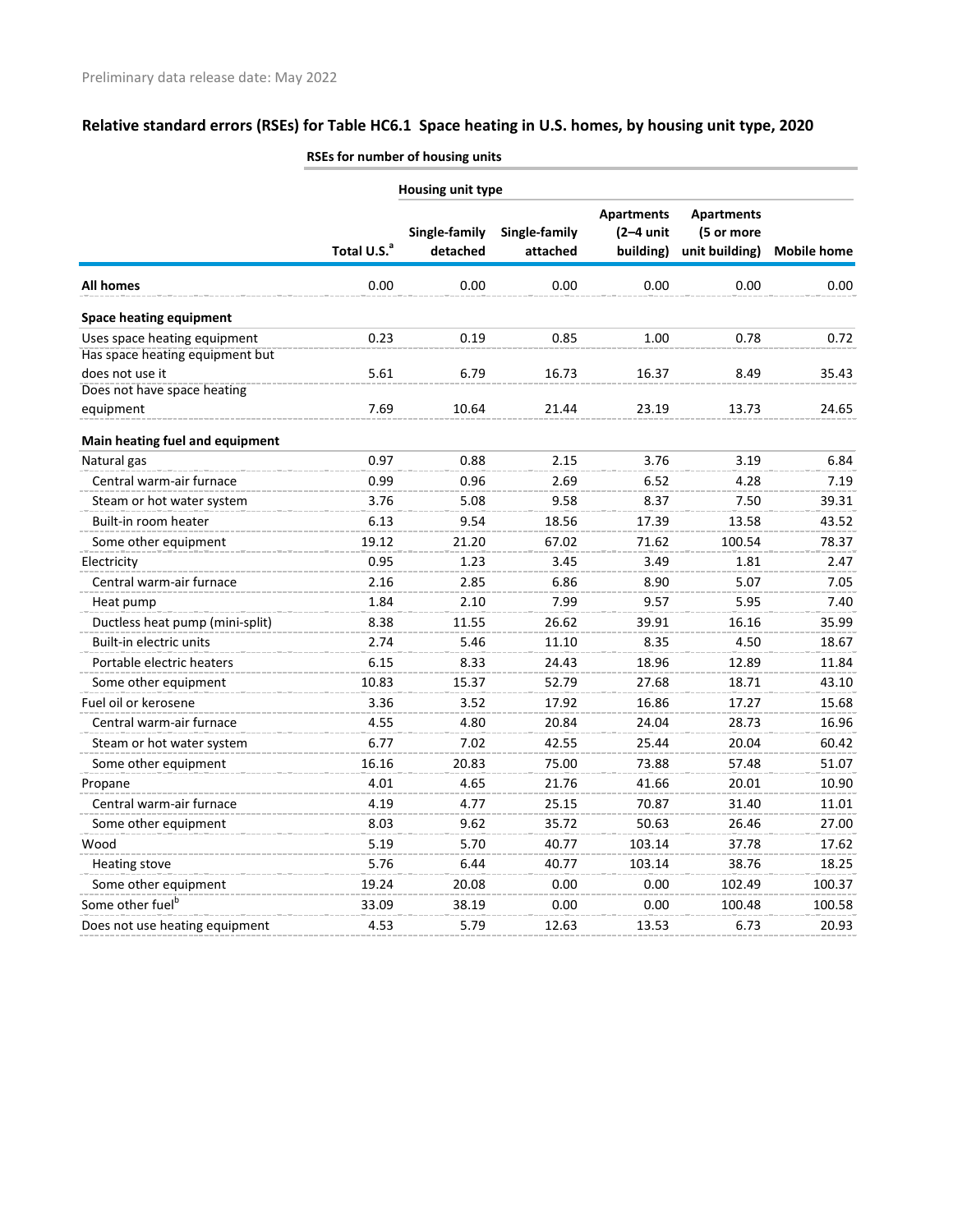|                                                 |                         | Housing unit type         |                           |                                               |                                                   |                    |
|-------------------------------------------------|-------------------------|---------------------------|---------------------------|-----------------------------------------------|---------------------------------------------------|--------------------|
|                                                 | Total U.S. <sup>a</sup> | Single-family<br>detached | Single-family<br>attached | <b>Apartments</b><br>$(2-4$ unit<br>building) | <b>Apartments</b><br>(5 or more<br>unit building) | <b>Mobile home</b> |
| All homes                                       | 0.00                    | 0.00                      | 0.00                      | 0.00                                          | 0.00                                              | 0.00               |
| Main heating equipment (including<br>all fuels) |                         |                           |                           |                                               |                                                   |                    |
| Central warm-air furnace                        | 0.66                    | 0.64                      | 1.90                      | 4.47                                          | 3.08                                              | 3.68               |
| Heat pump                                       | 1.84                    | 2.10                      | 7.99                      | 9.57                                          | 5.95                                              | 7.40               |
| Steam or hot water system                       | 2.85                    | 3.91                      | 9.72                      | 6.27                                          | 5.49                                              | 29.85              |
| Ductless heat pump (mini-split)                 | 8.38                    | 11.55                     | 26.62                     | 39.91                                         | 16.16                                             | 35.99              |
| Built-in electric units                         | 2.74                    | 5.46                      | 11.10                     | 8.35                                          | 4.50                                              | 18.67              |
| Built-in oil or gas room heater                 | 5.53                    | 8.57                      | 16.80                     | 15.13                                         | 12.35                                             | 22.54              |
| Portable electric heaters                       | 6.15                    | 8.33                      | 24.43                     | 18.96                                         | 12.89                                             | 11.84              |
| Heating stove burning wood                      | 5.76                    | 6.44                      | 40.77                     | 103.14                                        | 38.76                                             | 18.25              |
| Some other equipment                            | 10.02                   | 12.31                     | 67.02                     | 71.62                                         | 36.72                                             | 32.03              |
| Does not use heating equipment                  | 4.53                    | 5.79                      | 12.63                     | 13.53                                         | 6.73                                              | 20.93              |
| Main heating equipment age                      |                         |                           |                           |                                               |                                                   |                    |
| Less than 2 years old                           | 2.42                    | 2.93                      | 10.54                     | 10.72                                         | 8.45                                              | 6.48               |
| 2 to 4 years old                                | 2.11                    | 2.70                      | 7.27                      | 11.92                                         | 6.73                                              | 7.68               |
| 5 to 9 years old                                | 1.46                    | 1.74                      | 5.02                      | 6.81                                          | 4.43                                              | 8.02               |
| 10 to 14 years old                              | 1.98                    | 1.98                      | 4.94                      | 7.25                                          | 6.03                                              | 9.39               |
| 15 to 19 years old                              | 2.50                    | 3.02                      | 9.07                      | 9.70                                          | 5.40                                              | 10.54              |
| 20 or more years old                            | 1.77                    | 2.24                      | 8.86                      | 7.34                                          | 3.32                                              | 8.06               |
| Does not use heating equipment                  | 4.53                    | 5.79                      | 12.63                     | 13.53                                         | 6.73                                              | 20.93              |
| <b>Has thermostat</b>                           |                         |                           |                           |                                               |                                                   |                    |
| Yes                                             | 0.34                    | 0.29                      | 0.69                      | 1.90                                          | 1.29                                              | 1.78               |
| Smart or internet-connected                     |                         |                           |                           |                                               |                                                   |                    |
| thermostat                                      | 2.22                    | 2.39                      | 8.35                      | 18.03                                         | 11.90                                             | 16.60              |
| Programmable thermostat                         | 0.88                    | 1.01                      | 3.22                      | 5.02                                          | 3.35                                              | 4.67               |
| Non-programmable thermostat                     | 1.29                    | 1.81                      | 4.36                      | 3.56                                          | 2.36                                              | 4.28               |
| No                                              | 2.69                    | 4.95                      | 9.02                      | 7.16                                          | 4.31                                              | 8.40               |
| Does not use heating or air-                    |                         |                           |                           |                                               |                                                   |                    |
| conditioning equipment                          | 8.80                    | 10.45                     | 31.87                     | 26.00                                         | 14.05                                             | 50.62              |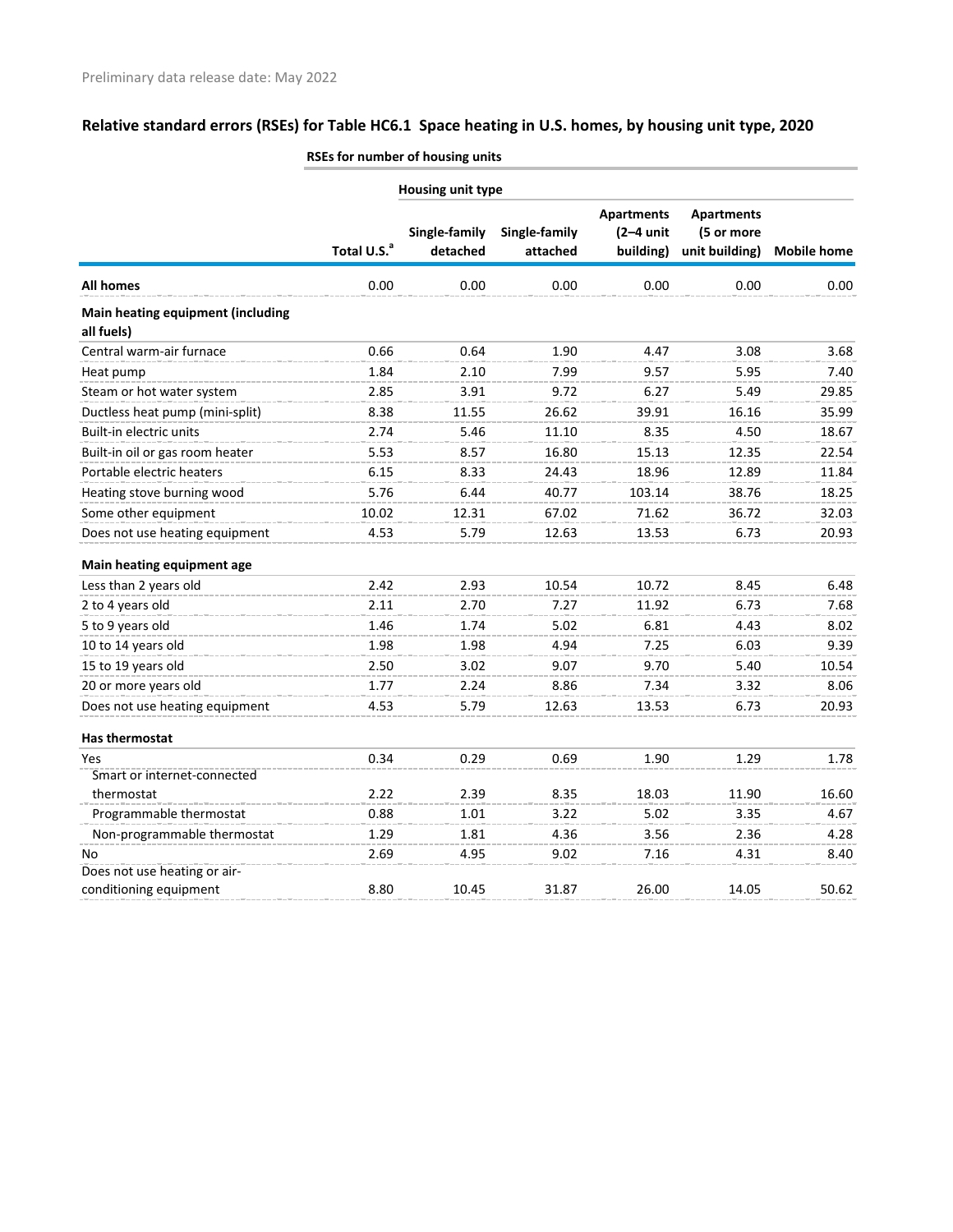|                                                                      | Housing unit type       |                           |                           |                                               |                                                   |                    |  |
|----------------------------------------------------------------------|-------------------------|---------------------------|---------------------------|-----------------------------------------------|---------------------------------------------------|--------------------|--|
|                                                                      | Total U.S. <sup>a</sup> | Single-family<br>detached | Single-family<br>attached | <b>Apartments</b><br>$(2-4$ unit<br>building) | <b>Apartments</b><br>(5 or more<br>unit building) | <b>Mobile home</b> |  |
| <b>All homes</b>                                                     | 0.00                    | 0.00                      | 0.00                      | 0.00                                          | 0.00                                              | 0.00               |  |
| Main heating equipment control                                       |                         |                           |                           |                                               |                                                   |                    |  |
| Sets one temperature and leaves it                                   |                         |                           |                           |                                               |                                                   |                    |  |
| there most of the time                                               | 1.12                    | 1.27                      | 3.68                      | 4.34                                          | 3.47                                              | 3.57               |  |
| Manually adjusts the temperature<br>Programmable or smart thermostat | 1.74                    | 1.92                      | 4.48                      | 5.77                                          | 3.78                                              | 7.03               |  |
| automatically adjusts the                                            |                         |                           |                           |                                               |                                                   |                    |  |
| temperature                                                          | 1.84                    | 1.97                      | 6.39                      | 13.99                                         | 10.04                                             | 14.28              |  |
| Turns equipment on or off as needed                                  | 2.85                    | 4.08                      | 10.30                     | 10.03                                         | 4.89                                              | 9.70               |  |
| Household does not have control over                                 |                         |                           |                           |                                               |                                                   |                    |  |
| the equipment<br>Controls heating equipment in some                  | 5.10                    | 9.40                      | 22.48                     | 14.59                                         | 6.85                                              | 17.21              |  |
| other way                                                            | 17.23                   | 20.69                     | 70.69                     | 88.88                                         | 47.56                                             | 55.07              |  |
| Does not use heating equipment                                       | 4.53                    | 5.79                      | 12.63                     | 13.53                                         | 6.73                                              | 20.93              |  |
| Secondary heating fuel and                                           |                         |                           |                           |                                               |                                                   |                    |  |
| equipment                                                            |                         |                           |                           |                                               |                                                   |                    |  |
| Uses secondary heating equipment                                     | 1.01                    | 1.08                      | 3.60                      | 5.79                                          | 4.45                                              | 4.28               |  |
| Natural gas                                                          | 2.92                    | 3.01                      | 11.09                     | 47.77                                         | 17.27                                             | 24.01              |  |
| Fireplace                                                            | 3.15                    | 3.18                      | 11.62                     | 50.61                                         | 16.70                                             | 29.14              |  |
| Some other equipment                                                 | 9.87                    | 11.27                     | 43.47                     | 100.38                                        | 84.80                                             | 50.59              |  |
| Electricity                                                          | 1.35                    | 1.64                      | 4.79                      | 6.10                                          | 4.75                                              | 5.01               |  |
| Portable electric heaters                                            | 1.44                    | 1.85                      | 5.64                      | 7.24                                          | 5.03                                              | 5.21               |  |
| Ductless heat pump (mini-split)                                      | 9.64                    | 9.79                      | 34.60                     | 58.39                                         | 72.40                                             | 44.39              |  |
| Built-in electric units                                              | 4.38                    | 5.09                      | 17.00                     | 28.81                                         | 15.88                                             | 25.23              |  |
| Fireplace                                                            | 5.70                    | 6.98                      | 22.00                     | 40.77                                         | 28.30                                             | 26.54              |  |
| Some other equipment                                                 | 12.75                   | 12.36                     | 55.50                     | 77.47                                         | 52.91                                             | 59.40              |  |
| Wood                                                                 | 2.73                    | 3.07                      | 13.55                     | 24.30                                         | 17.15                                             | 12.50              |  |
| Heating stove                                                        | 4.76                    | 4.96                      | 36.30                     | 43.04                                         | 53.61                                             | 21.98              |  |
| Fireplace                                                            | 3.77                    | 4.29                      | 16.01                     | 29.20                                         | 17.45                                             | 17.52              |  |
| Some other equipment                                                 | 68.13                   | 81.44                     | 100.11                    | 0.00                                          | 0.00                                              | 0.00               |  |
| Some other fuel <sup>b</sup>                                         | 4.50                    | 4.84                      | 29.28                     | 55.01                                         | 40.27                                             | 15.80              |  |
| Does not use secondary heating                                       |                         |                           |                           |                                               |                                                   |                    |  |
| equipment                                                            | 0.79                    | 1.16                      | 2.51                      | 2.33                                          | 1.58                                              | 3.50               |  |
| Does not use any heating equipment                                   | 4.53                    | 5.79                      | 12.63                     | 13.53                                         | 6.73                                              | 20.93              |  |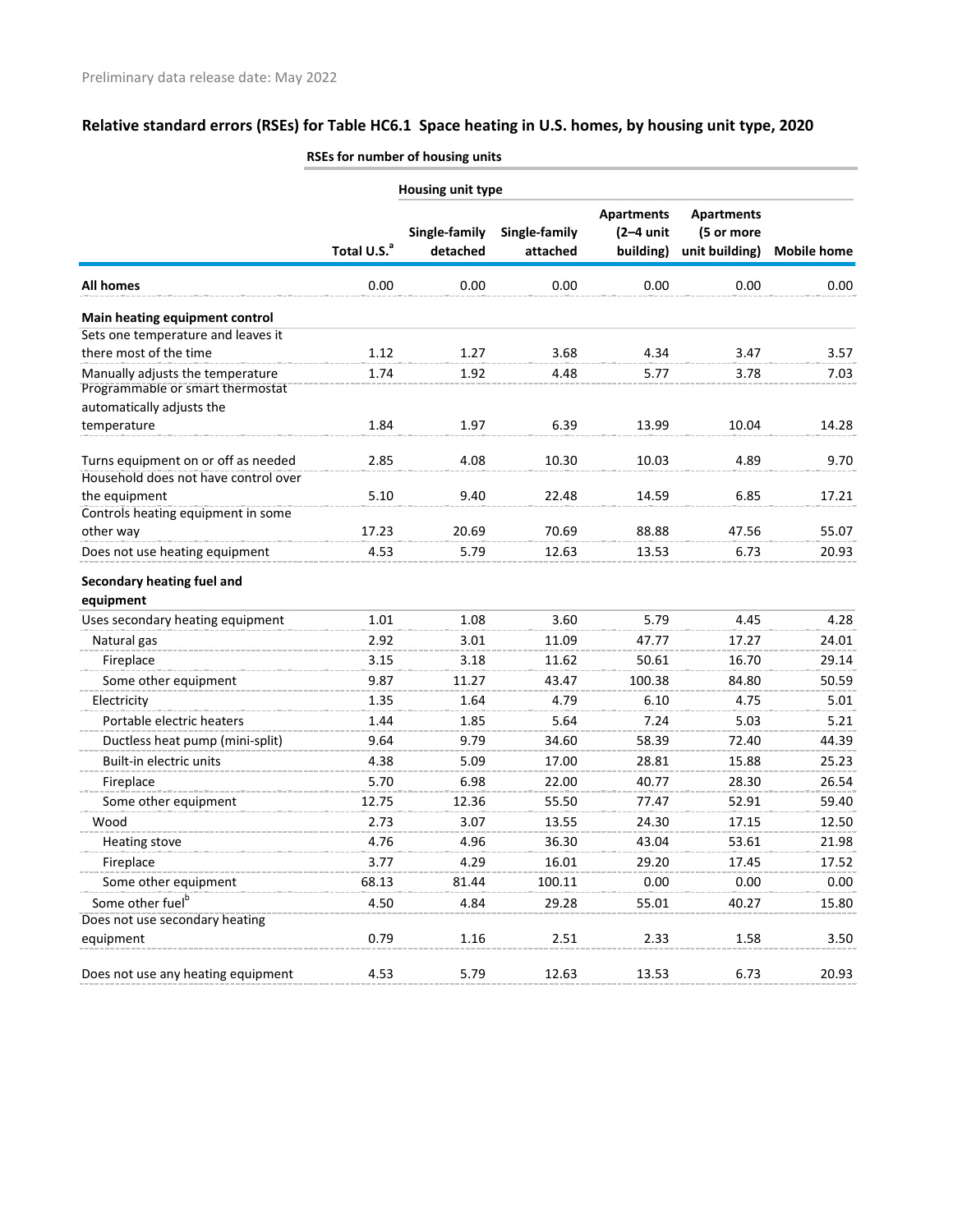|                                                                         | <b>Housing unit type</b> |               |               |                   |                   |                    |  |
|-------------------------------------------------------------------------|--------------------------|---------------|---------------|-------------------|-------------------|--------------------|--|
|                                                                         |                          |               |               | <b>Apartments</b> | <b>Apartments</b> |                    |  |
|                                                                         |                          | Single-family | Single-family | $(2-4$ unit       | (5 or more        |                    |  |
|                                                                         | Total U.S. <sup>a</sup>  | detached      | attached      | building)         | unit building)    | <b>Mobile home</b> |  |
| <b>All homes</b>                                                        | 0.00                     | 0.00          | 0.00          | 0.00              | 0.00              | 0.00               |  |
| <b>Secondary heating usage</b>                                          |                          |               |               |                   |                   |                    |  |
| Uses all or almost all of the time                                      | 2.73                     | 3.07          | 10.60         | 12.73             | 10.61             | 11.74              |  |
| Uses at least once a week                                               | 2.32                     | 2.48          | 9.56          | 19.33             | 11.09             | 17.28              |  |
| Uses a few times per month                                              | 4.22                     | 5.02          | 15.85         | 24.28             | 15.50             | 19.72              |  |
| Uses only when it is very cold<br>Uses only in rare situations, such as | 2.10                     | 2.36          | 7.55          | 12.74             | 7.55              | 7.48               |  |
| when a guest is visiting                                                | 3.46                     | 3.77          | 11.66         | 20.18             | 12.47             | 15.78              |  |
| Does not use secondary heating                                          |                          |               |               |                   |                   |                    |  |
| equipment                                                               | 0.79                     | 1.16          | 2.51          | 2.33              | 1.58              | 3.50               |  |
| Does not use any heating equipment                                      | 4.53                     | 5.79          | 12.63         | 13.53             | 6.73              | 20.93              |  |
| Winter indoor daytime temperature<br>when someone is home               |                          |               |               |                   |                   |                    |  |
| 63 degrees or less                                                      | 4.53                     | 6.19          | 14.86         | 17.16             | 10.91             | 17.19              |  |
| 64 to 66 degrees                                                        | 2.75                     | 2.84          | 8.76          | 10.53             | 8.57              | 11.37              |  |
| 67 to 69 degrees                                                        | 1.21                     | 1.35          | 4.51          | 6.26              | 4.69              | 7.70               |  |
| 70 degrees                                                              | 1.56                     | 1.97          | 5.59          | 4.99              | 4.56              | 5.18               |  |
| 71 to 73 degrees                                                        | 1.53                     | 1.78          | 5.40          | 8.95              | 3.67              | 7.54               |  |
| 74 degrees or more                                                      | 2.27                     | 2.48          | 7.97          | 6.79              | 4.33              | 8.32               |  |
| Does not use heating equipment                                          | 4.53                     | 5.79          | 12.63         | 13.53             | 6.73              | 20.93              |  |
| Winter indoor daytime temperature<br>when no one is home                |                          |               |               |                   |                   |                    |  |
|                                                                         |                          |               | 7.64          | 7.25              |                   |                    |  |
| 63 degrees or less                                                      | 2.15                     | 2.67          |               |                   | 5.19              | 9.07               |  |
| 64 to 66 degrees                                                        | 1.95                     | 2.27          | 5.46          | 7.90              | 5.69              | 8.45               |  |
| 67 to 69 degrees                                                        | 1.39                     | 1.66          | 5.09          | 5.08              | 4.50              | 7.16               |  |
| 70 degrees                                                              | 2.23                     | 2.57          | 6.63          | 6.51<br>9.72      | 5.45              | 6.84               |  |
| 71 to 73 degrees                                                        | 2.10                     | 2.70          | 5.53          |                   | 5.58              | 8.80               |  |
| 74 degrees or more                                                      | 2.59                     | 3.26          | 8.85          | 9.36              | 5.67              | 11.73              |  |
| Does not use heating equipment                                          | 4.53                     | 5.79          | 12.63         | 13.53             | 6.73              | 20.93              |  |
| Winter indoor temperature at night                                      |                          |               |               |                   |                   |                    |  |
| 63 degrees or less                                                      | 2.70                     | 2.73          | 9.06          | 9.83              | 8.32              | 9.87               |  |
| 64 to 66 degrees                                                        | 2.11                     | 2.51          | 6.57          | 8.35              | 6.03              | 8.87               |  |
| 67 to 69 degrees                                                        | 1.65                     | 1.82          | 4.47          | 6.15              | 5.18              | 6.45               |  |
| 70 degrees                                                              | 2.03                     | 2.41          | 5.64          | 7.08              | 5.34              | 7.40               |  |
| 71 to 73 degrees                                                        | 2.12                     | 2.84          | 6.15          | 7.02              | 5.55              | 9.09               |  |
| 74 degrees or more                                                      | 2.60                     | 3.14          | 8.89          | 8.29              | 4.84              | 9.15               |  |

Does not use heating equipment 4.53 5.79 12.63 13.53 6.73 20.93